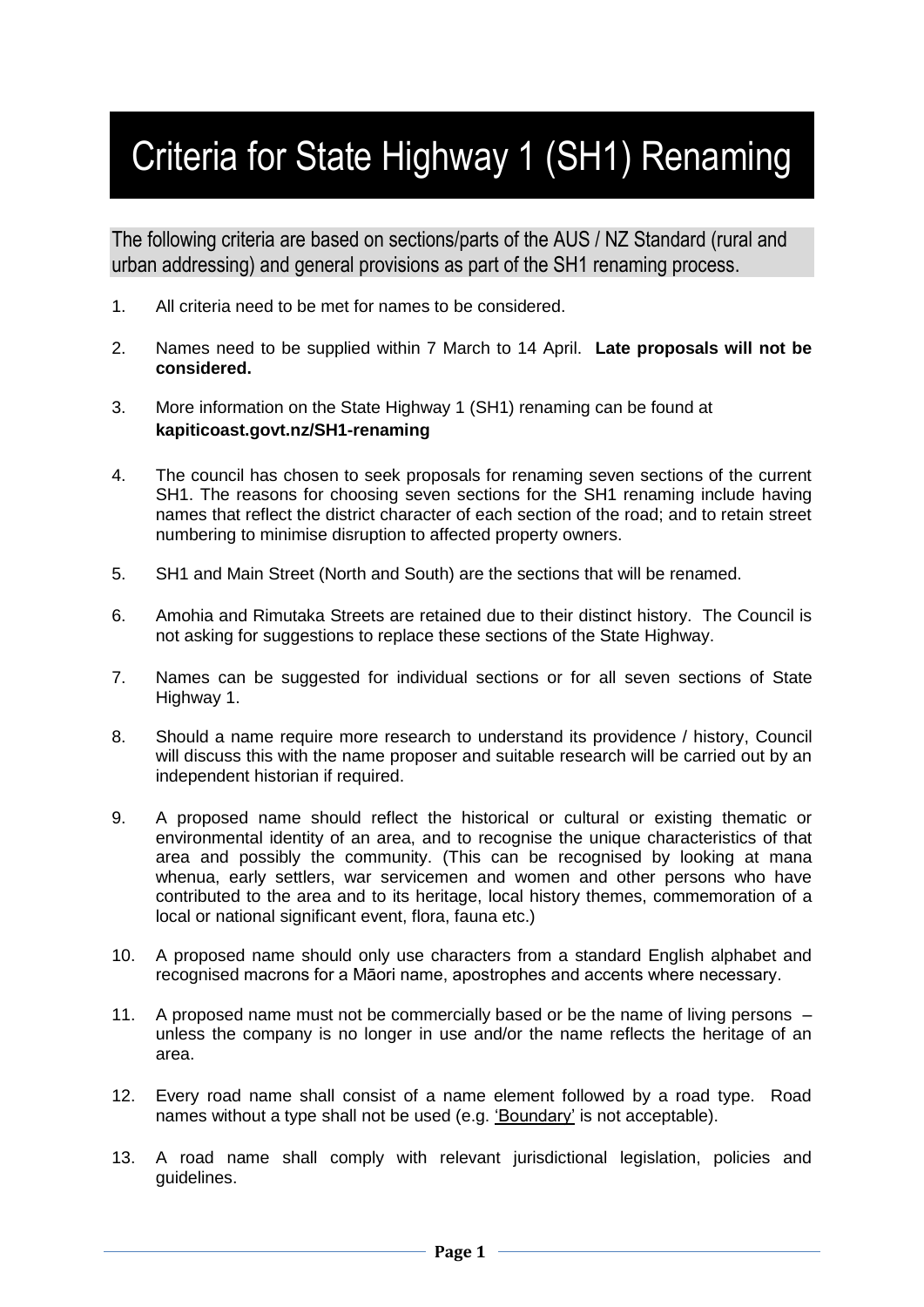- 14. The use of an unofficial road name is not acceptable. Such a road shall be assigned an official name.
- 15. A road name shall not be offensive, racist, derogatory or demeaning.
- 16. A proposed name should be easy to pronounce, spell and write and preferably not exceed three words (including road type, e.g. 'road') or 25 characters. However, in the case of indigenous languages it is accepted that a traditional name which may appear at first to be complex will, over time, become familiar and easy to use within the community.
- 17. The name element of a road name, regardless of any difference in the road type, shall not be –
	- (a) the same as an existing road name;
	- (b) similar in spelling to an existing road name; or
	- (c) similar in sound to an existing road name;

where the existing road name is -

- (a) in the same locality; or
- (b) in an adjoining locality; or
- (c) in the same local government area.
- 18. A road name derived from indigenous sources should be local to the area and endorsed by the recognised local indigenous community. Where a road name is derived from an indigenous language it shall comply with the written form, should one exist.
- 19. A road name shall not consist of the conjoined names of places or localities found along or at the ends of the road (e.g. 'Newtown-Kelston Road').
- 20. The length of a road name should be shorter, rather than longer, especially where the road itself is short.
- 21. A road type shall not be included in the name part of a road name (e.g. Boulevard Street).
- 22. A road name shall have the same spelling as any name from which it is derived (e.g. McDonnell and McDonnell Road, and not McDonnell and MacDonnell Road)
- 23. A road name shall not be abbreviated or contain an abbreviation, initial, or acronym (e.g. 'Mount', not 'Mt') except that 'St' shall be used for 'Saint'
- 24. The definite article 'The' shall not be used as the sole name element of a road name (e.g. it is not acceptable to name a road 'The Avenue').
- 25. A road name should not include a preposition (e.g. Avenue of the Allies).